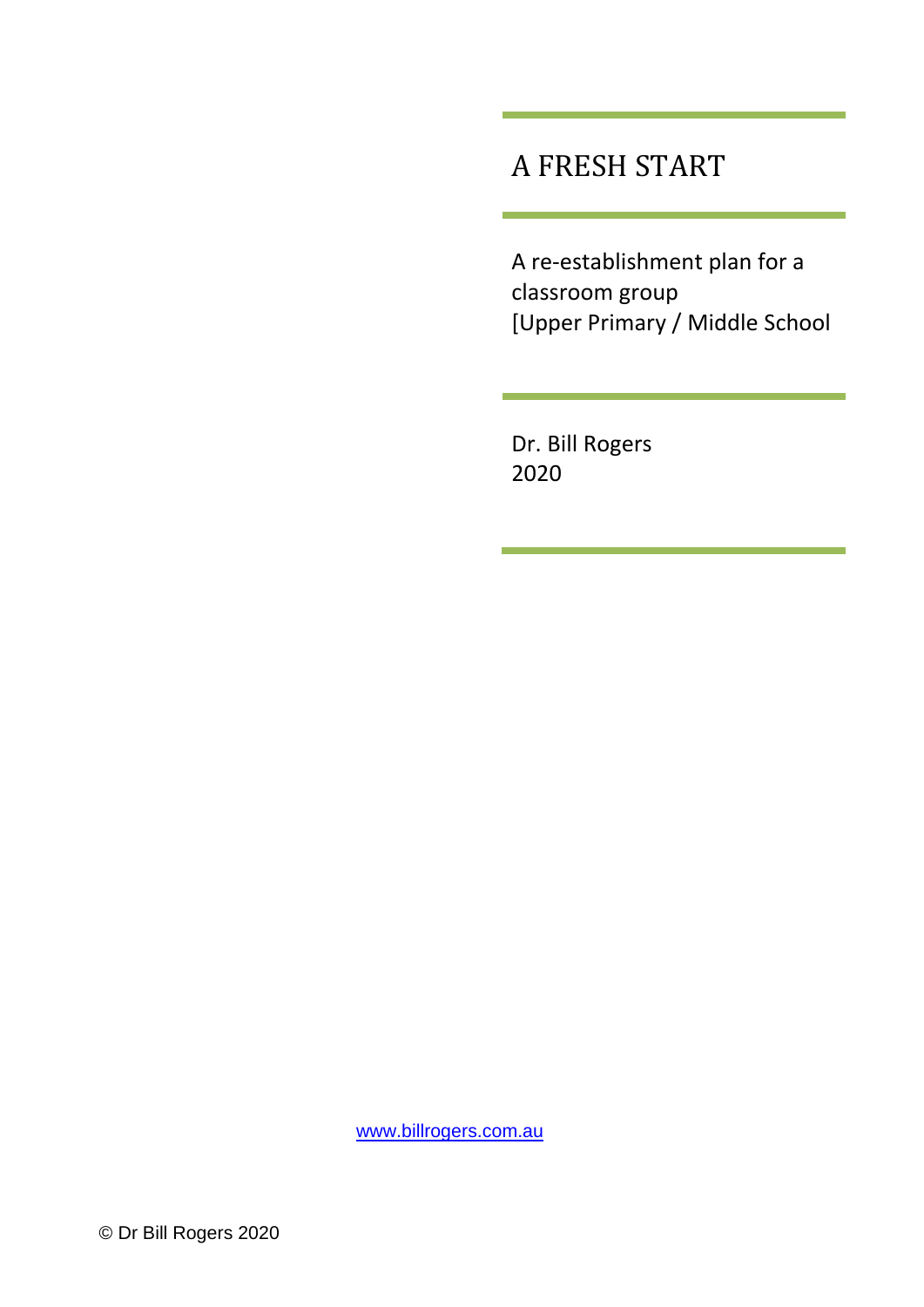# **Fresh start : a re-establishment plan for a classroom group**

#### **A note to all colleagues.**

This 'fresh-start' plan was originally developed for an upper primary class (year 6), though many of my colleagues have used the ideas and format at middle school years. It is passed on in the hope that it may provide some useful discussions for those colleagues working with harder-than-average classes.

Sometimes class groups develop poor *habits* of learning and behaviour. If this is not checked, and addressed, early in term one this 'habituation' can create significant difficulties for the grade / subject teacher : noise levels; inappropriate calling out; talking over others …,frequent butting in; inappropriate movement around the room (during ontask learning time); task avoidance; significant messiness and disorganization … This fresh-start 'plan' is a conscious, positive, and planned response to the harder-thanaverage class; it enables the teacher and the students to develop a 'fresh-start mentality' and process. The concept and framework language have (since) been used widely by schools – at 'middle-school' level – as a way of refocusing, and encouraging, a classroom group.

This particular plan (p 6f) was the outcome of a **classroom meeting** where issues of concern about behaviour and learning were raised by the teacher (and colleague mentor) with the grade *and then discussed with the grade in a classroom meeting format*. 'The plan' ('fresh start') was supported by the school principal and monitored closely. Other aspects of the plan (not noted in this document) involved : a change in seating plan (from table groups to rows)<sup>1</sup>; a few students being placed on personal behaviour plans (Rogers, 2004) and a well developed time-out plan to support the grade teacher (and

<sup>1</sup> The seating, in rows, was to reclaim some focus in a quite fractious, noisy and unfocused class group. Later, as the class became more settled and co-operative, the seating options were modified.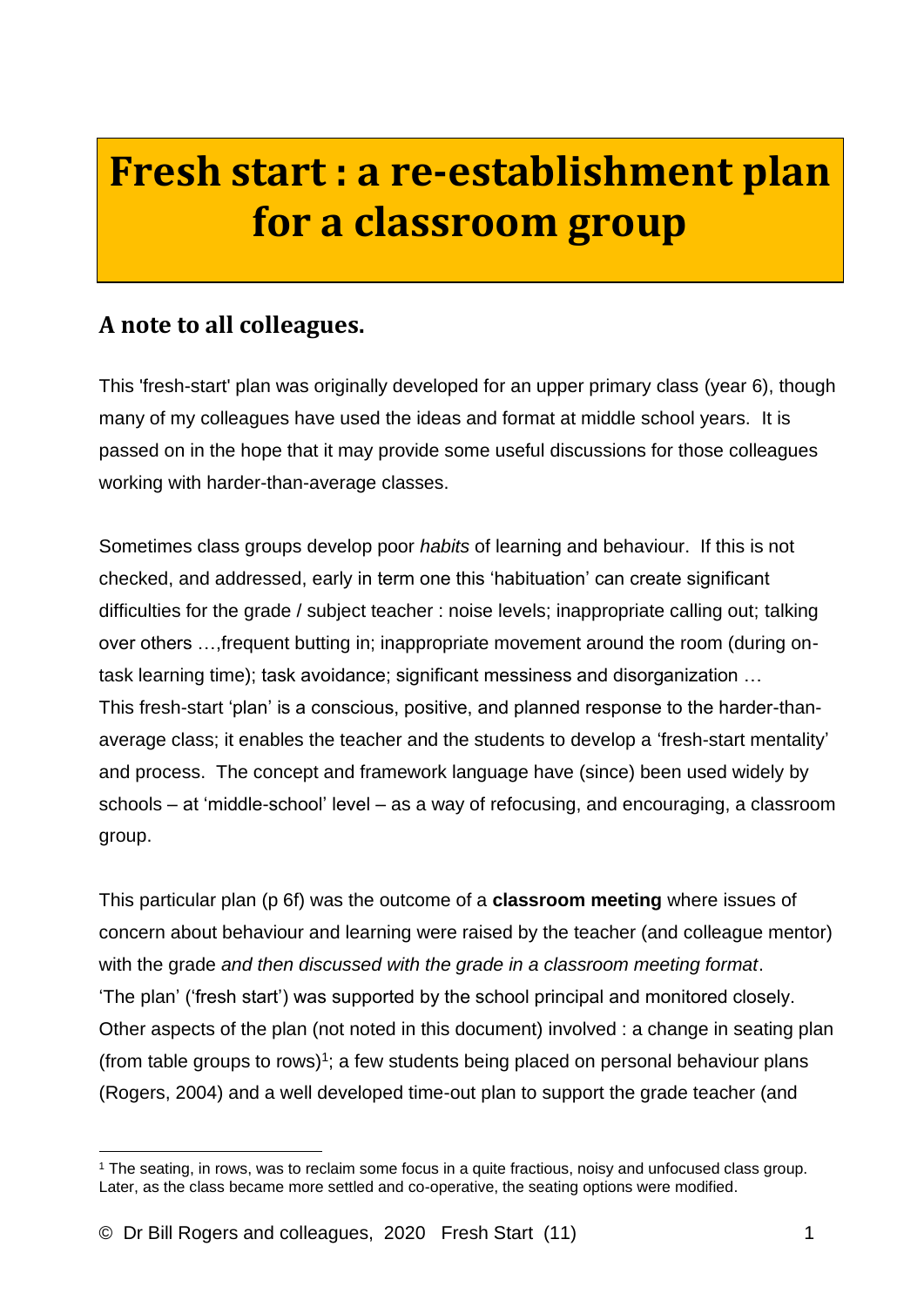class) when certain students significantly affected learning or safety in the classroom (Rogers, 2011 and 2015).

#### **Guided collaboration – between teacher and class**

It is important to remember that this 'fresh-start' process is much more than 'a document' detailing appropriate classroom behaviour. The *process* is based on a guided collaboration between grade / class teacher and the students and appropriate support from senior staff.

It is not uncommon for the grade / class teacher to have lost some of the goodwill necessary for a positive classroom relationship and a more positive, workable, teacher and learning culture. The pattern of student behaviour (disruptive, attentional, distracting behaviours) may mean the teacher *and* the class group believe they have 'lost' some of that early relational bond, and energy, necessary for positive teacher-student relationships. This 'fresh-start' is a way of reclaiming that goodwill and rebuilding that relational respect essential in building a co-operative learning community. It is a process based in supportive collegial goodwill. There is little point in apportioning blame to teacher *or* students. The issue of a hard(er) to manage class is rarely that simple.

It is crucial that the class teacher have **appropriate colleague support** to discuss and develop any 'fresh-start' approach with the classroom group in question. A key feature of the 'fresh-start' process is the initial classroom meeting(s) where the class teacher and students re-appraise their behaviour; their learning; their shared concerns and discuss and pursue necessary changes. These meetings are not always 'easy' to conduct if they are outside the experience of the class teacher; colleague support can help in planning – and co-jointly – conducting such classroom meetings.

It will also be important that the class teacher re-appraise their :

- ~ discipline and management plan (particularly the 'language of discipline') (See Rogers, 2011)
- their overall teaching and learning approaches with respect to this particular class; giving thought to learning styles (as is appropriate), 'engagement of learning' and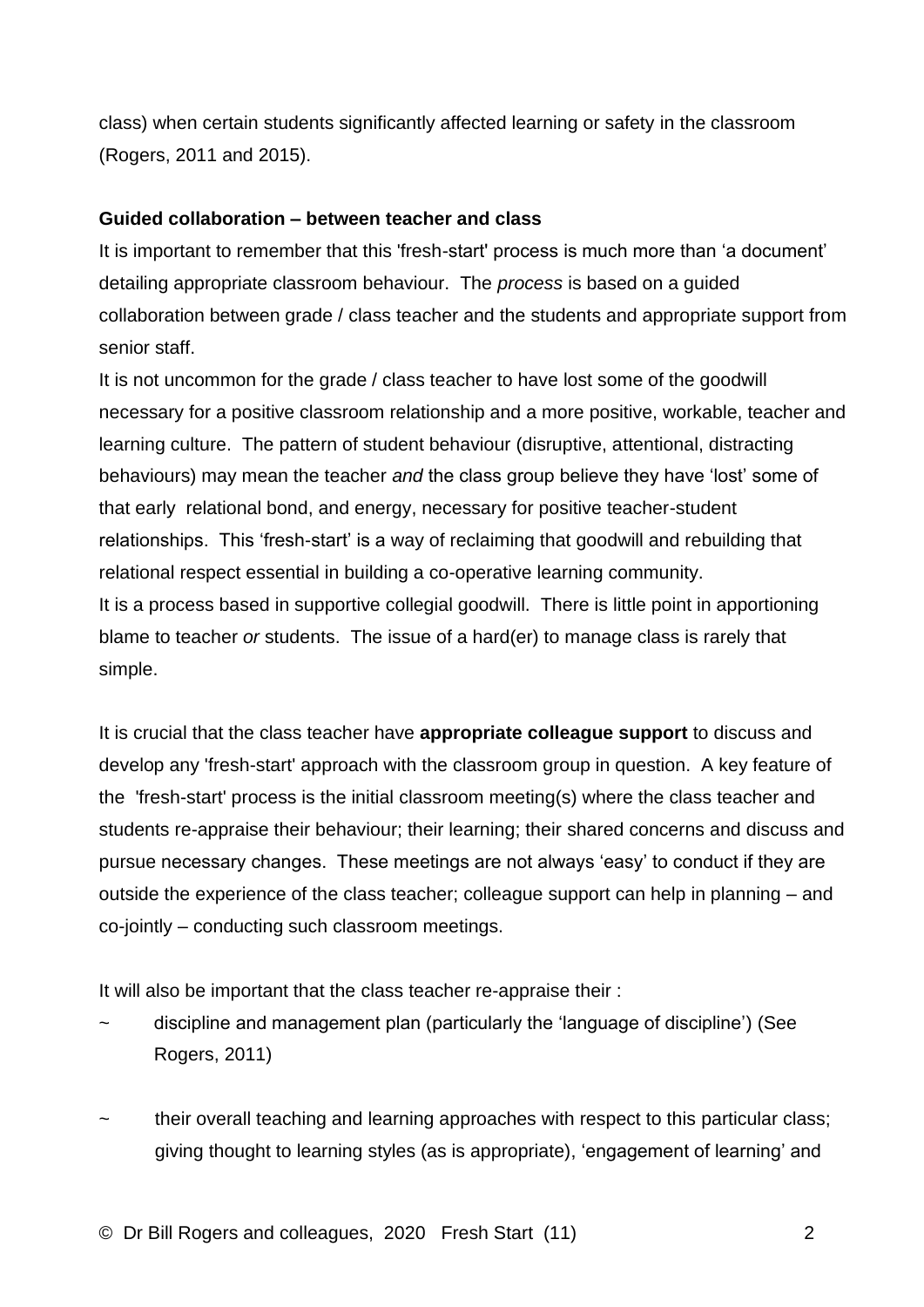appropriate differentiation of learning tasks for students with learning needs. (Rogers, 2015).

- Thoughtful and consistent follow-up with students (one-to-one) to positively address issues of behaviour and learning. Developing 'individual learning plans' and 'individual behaviour management plans' as is necessary (*Cracking the Hard Class* (2006b) :chapter 7, and also *Behaviour Recovery* 2 nd edition, 2004).
- ~ On-going colleague support to discuss, develop, maintain and consolidate the 'fresh-start' process with their class.

What follows is a *published* example of a fresh-start plan arising out of a process of classroom discussions between teachers and students. For the on-going utility of such a plan the collaborative goodwill of teachers and students will need to be maintained. This is not always easy. Goodwill is often eroded when a significant group of students become increasingly noisy (*en masse*), overly attentional and poorly focused (and off-task) with their learning.

Consciously adopting a characteristically positive behaviour-leadership approach with such a class is in part goodwill and effort and – in good part – skill.

Students need leadership and guidance never more so than when the spiral of poor behaviour-learning habits *seem* to take over a significant number of the class group.

The earlier this process takes place (in term one) the more effective its outcome will be. The classroom meeting that begins the fresh-start process is discussed and modelled in *Cracking the Hard Class* (2nd edition) 2006. [See also the DVD *Cracking the Hard Class* [www.billrogers.com.au](http://www.billrogers.com.au/) ]

#### **Classroom meetings :-**

#### **Key questions teachers raise with their students**

Three key questions are asked of each member of the class group at the classroom meeting :-

- (1) What's working well in our class at the moment *and why*?
- (2) What isn't working well and why?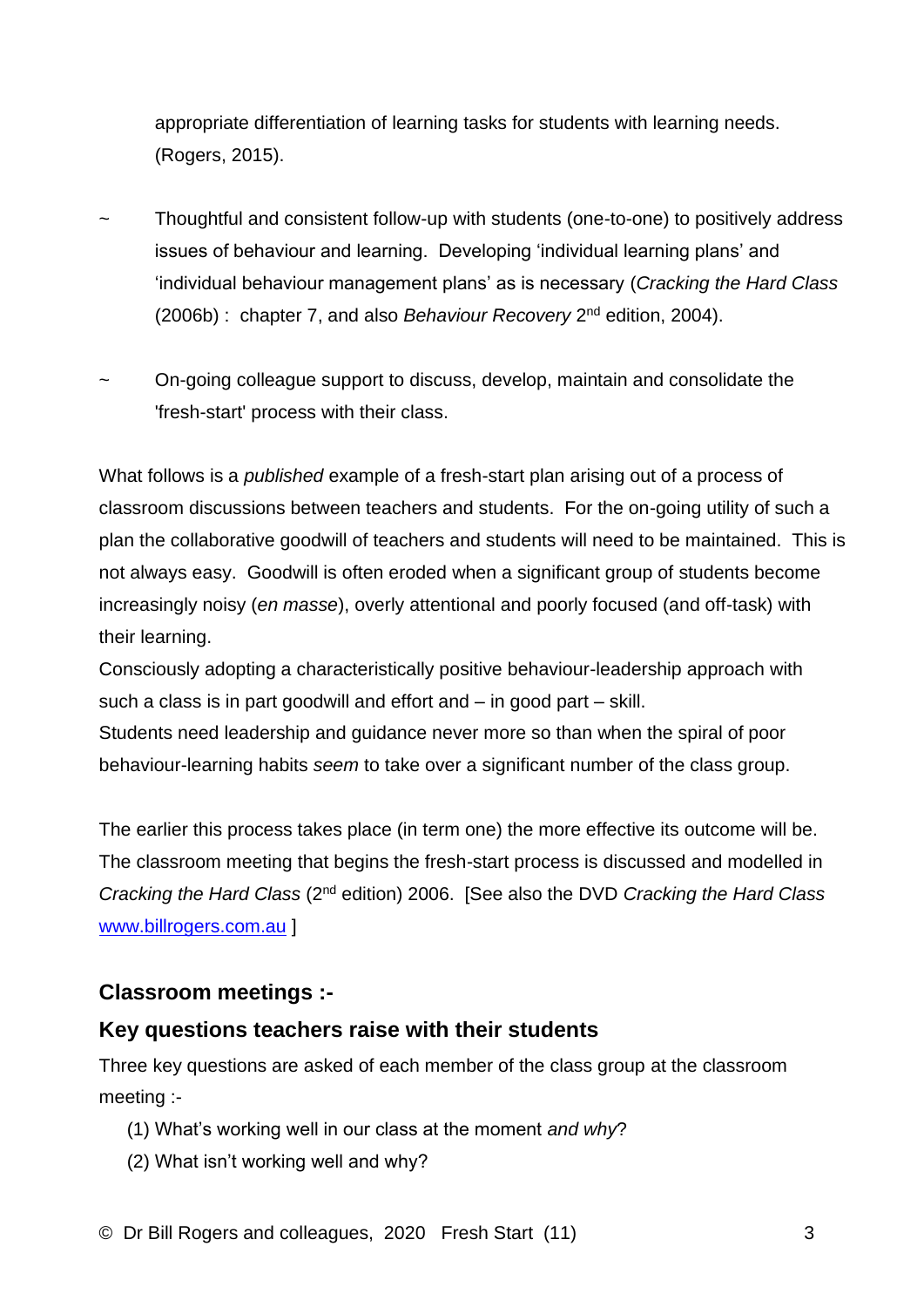(3) What do we need to do to begin a fresh-start as a class group (in light of question 2)? [If you have any personal issues of concern they can be raised with your teachers directly.]

This meeting can be conducted as a formal written exercise or as an open forum meeting 'in the round'. As noted earlier, it is better to conduct such a meeting with a colleague experienced in conducting such meetings.

The student feedback from such a meeting forms the basis for a second meeting and the fresh-start that will address :

- fundamental rights and responsibilities
- essential, fair rules
- core routines for learning and classroom life
- necessary behaviour consequences (including time-out)
- how we resolve issues of concern in a restitutional way.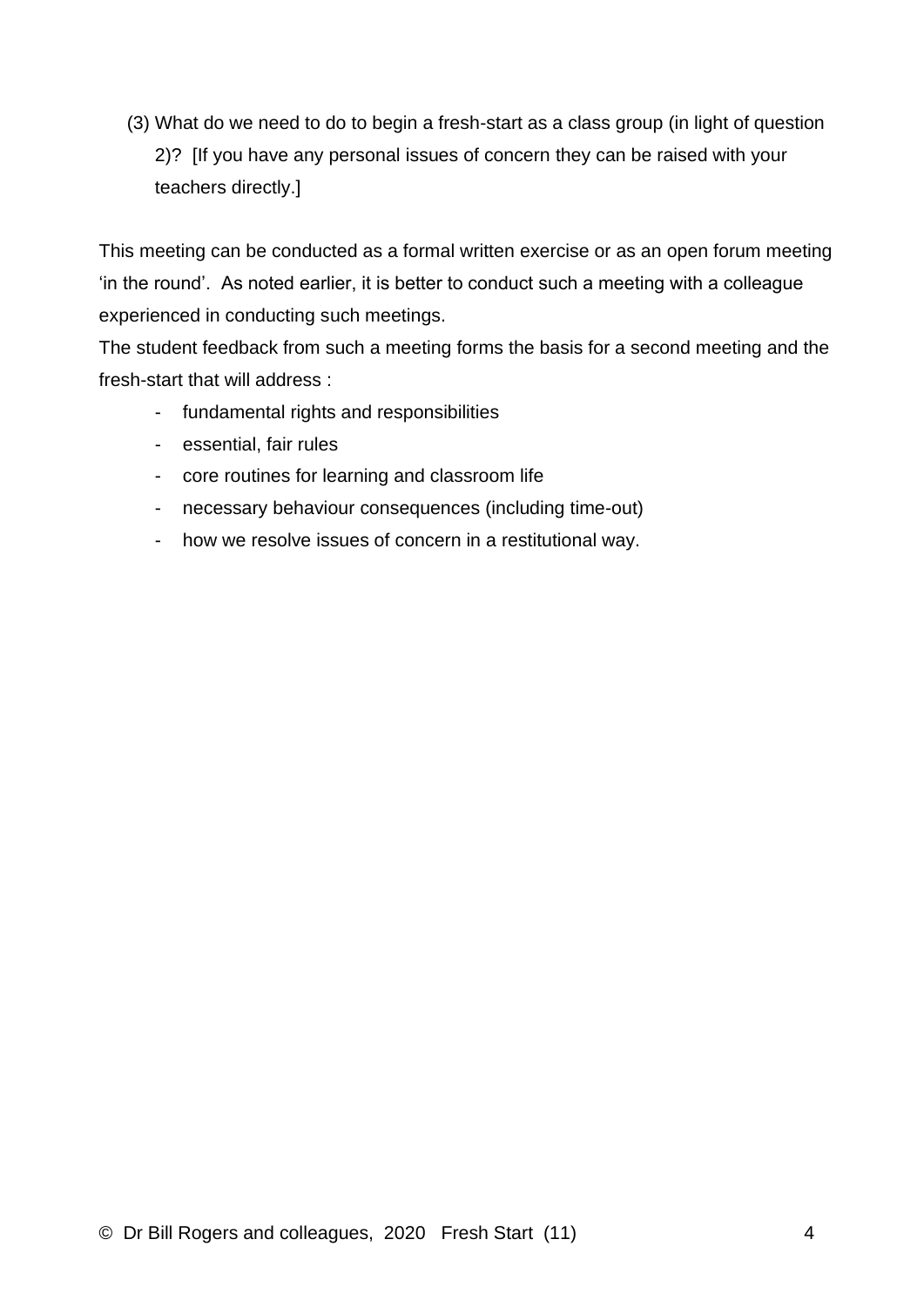The underlying principles of this 'fresh-start' concept are found in :

Rogers, B. ~ *Cracking the Hard Class : Strategies for Managing the Harder*  than Average Class 2<sup>nd</sup> edition (Published in Australia by Scholastic : Sydney, [second edition, 2006]; in the U.K. by Sage Publications : London, 2006)

> *~ Classroom Behaviour :* A practical guide to Effective Teaching, Behaviour Management and Colleague Support 4<sup>th</sup> edition (Published by Sage Publications, London, 2015). Available in Australia via *Footprint Books* [www.footprint.com.au](http://www.footprint.com.au/)

~ You Know the Fair Rule And Much More 3<sup>rd</sup> edition, 2011. (Australian Council for Educational Research, Melbourne). [In the U.K. : published by Pearson Education].

~ Behaviour Recovery 2<sup>nd</sup> edition (2004) In Australia Australian Council for Educational Research, Melbourne). Sage Publications, (London).

~ The DVD *Cracking the Hard Class* contains video footage of a real-time classroom meeting with a secondary class. See the website for details www.billrogers.com.au

See also :

Chapter 4 in How to Manage Children's Challenging Behaviour 2<sup>nd</sup> edition (Bill Rogers, editor). Sage Publications : London. In Australia via Footprint Books [www.footprint.com.au](http://www.footprint.com.au/) [This chapter contains several case studies using this approach].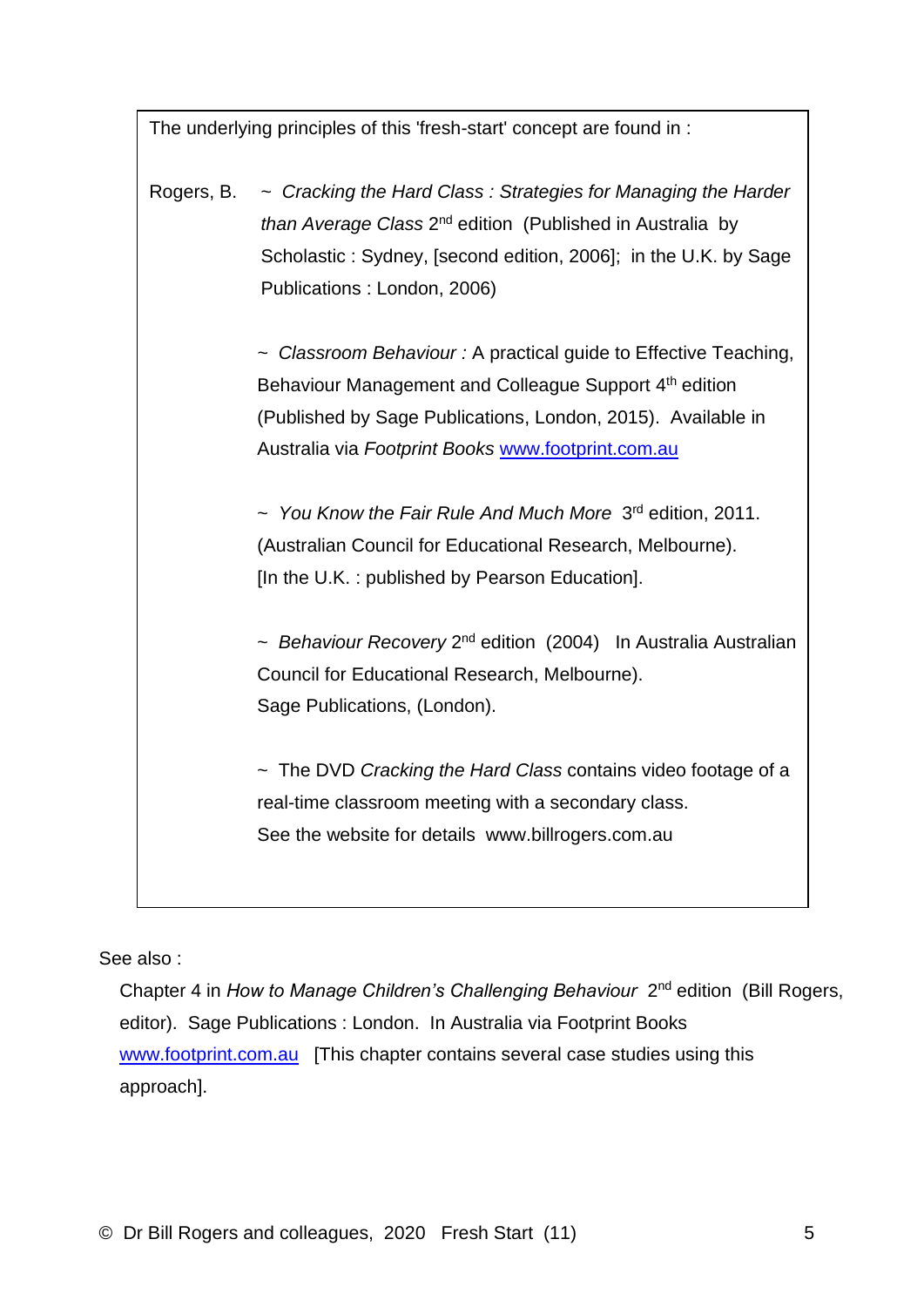|                     | <b>FRESH START</b>    |
|---------------------|-----------------------|
|                     | <b>OUR CLASS PLAN</b> |
|                     |                       |
| Term Term           |                       |
| Grade Teacher       |                       |
| Grade Communication |                       |
|                     | <b>Primary School</b> |

To all of us in our class …

As a class group we have developed a classroom plan for our behaviour and learning. This plan will support us in our fresh start for term two. It is important to remember that we all share the same place, the same resources, we have similar needs and feelings. We all have a common reason for being here together.

This plan is designed to help us co-operate with each other to support and enjoy the teaching and learning in our classroom.

As you all know, we discussed some issues of concern about behaviour in our class during term one. These concerns were discussed at a classroom meeting and this plan was the result.

We believe this plan will benefit *all of us* here in our class as a learning community to :

- (1) Remember our rights and responsibilities as members of our school community.
- (2) To think about others' welfare; their needs and feelings.
- (3) To improve the learning of all the members of our class.

OUR PLAN outlines :

- our rights and responsibilities
- the routines that support our learning and well-being here

© Dr Bill Rogers and colleagues, 2020 Fresh Start (11) 6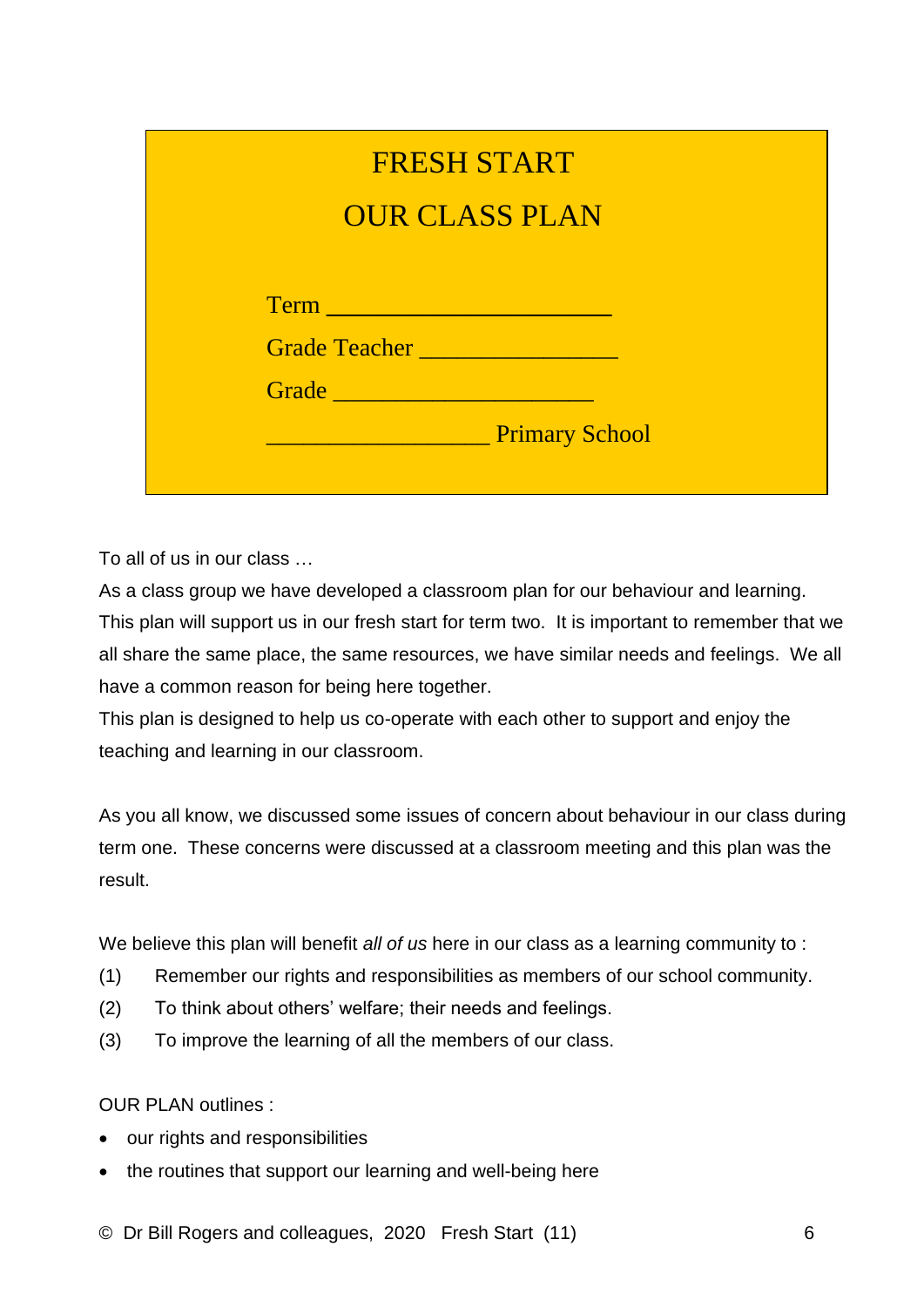- the classroom rules
- the consequences for rule-breaking (rule-breaking always affects others' rights.)
- how we support one another here.

Our classroom rules are also published in our classroom.

# OUR RIGHTS

• We all have the **right to feel safe** here – this means we think about others in our classroom (not just ourselves). We all have similar feelings and needs. The right to feel safe means we have a responsibility to others, to consider how we speak to them: put-downs, 'cheap shots', 'scoring', teasing are all behaviours that take away a person's right to feel safe.

The right to safety, here, also means that *any* bullying of *any* kind is totally unacceptable. It will never be tolerated.

- We all have a **right to respect and fair treatment** this means we show respect to other people in our class and to their property. The right to respect also includes our responsibility to show manners and basic courtesies to each other.
- We all have a **right to learn** this means we all have the right, here, to learn without interruption or interference from other students. The right to learn also means our teacher will support us to do our best in our learning here. We also seek to help others with their learning here wherever possible

We have discussed these rights as a class group. They are the *foundation* for our responsibilities and rules here; and they are the *foundation for our learning community*.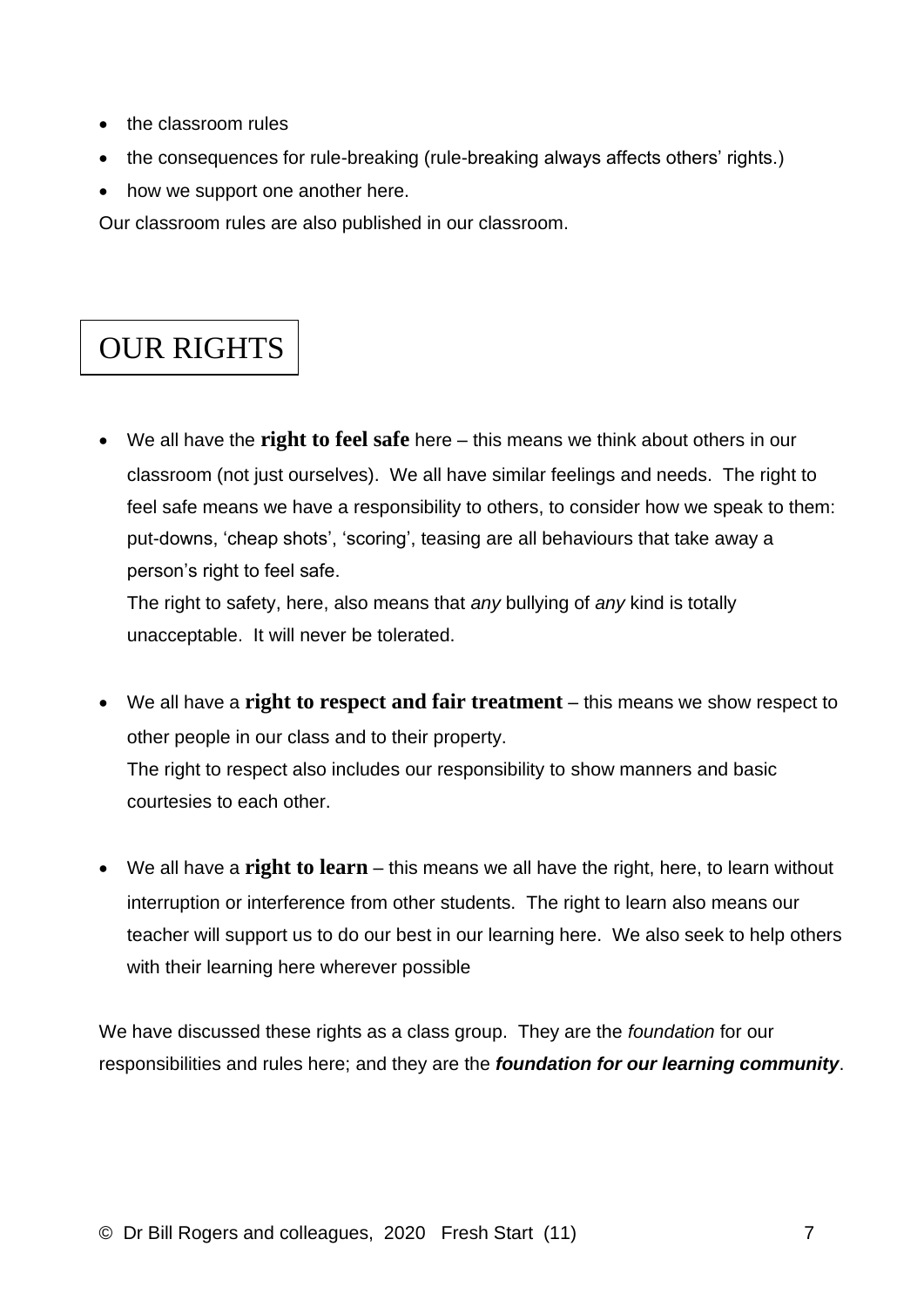# OUR CLASSROOM RULES

#### **To show respect here in our class :**

- We show courtesy to others (we treat others as we would like to be treated …).
- We use our manners, here, to *all* the members of our classroom group.
- We work in ways to help others around us to feel as comfortable as possible.
- We take turns in classroom discussions.
- We do not use disrespectful language; this means no teasing, put downs, 'cheap shots', swearing or threatening others.

#### **To learn well here in our class :**

- We have our necessary equipment (eg. table pencil case).
- We co-operate with our teacher's requests and directions.
- We use active listening, and remember the hands-up routine during class discussions.
- We are supportive of other people in *their learning*. This means we remember our 'partner-voices'; we do not distract others or annoy them during learning time. We use '*co-operative talk'* during all classroom activities.
- We give people their 'own space'; we respect their 'own space'.
- We move around the room *only* for sensible reasons.

#### **To settle problems here :**

- If we have a 'hassle' or 'problem' with a fellow student, we discuss our concerns or problems peacefully. If we find this difficult, we discuss the concern or problem with our teacher who will help us.
- We will also have opportunities to share concerns or problems at classroom meeting times if we feel comfortable.
- !f we argue or fight (with words or fists!) we will immediately be directed to work separately or we may be directed to immediate time-out. We will always have the opportunity to have our say later to work with our teacher to put things right.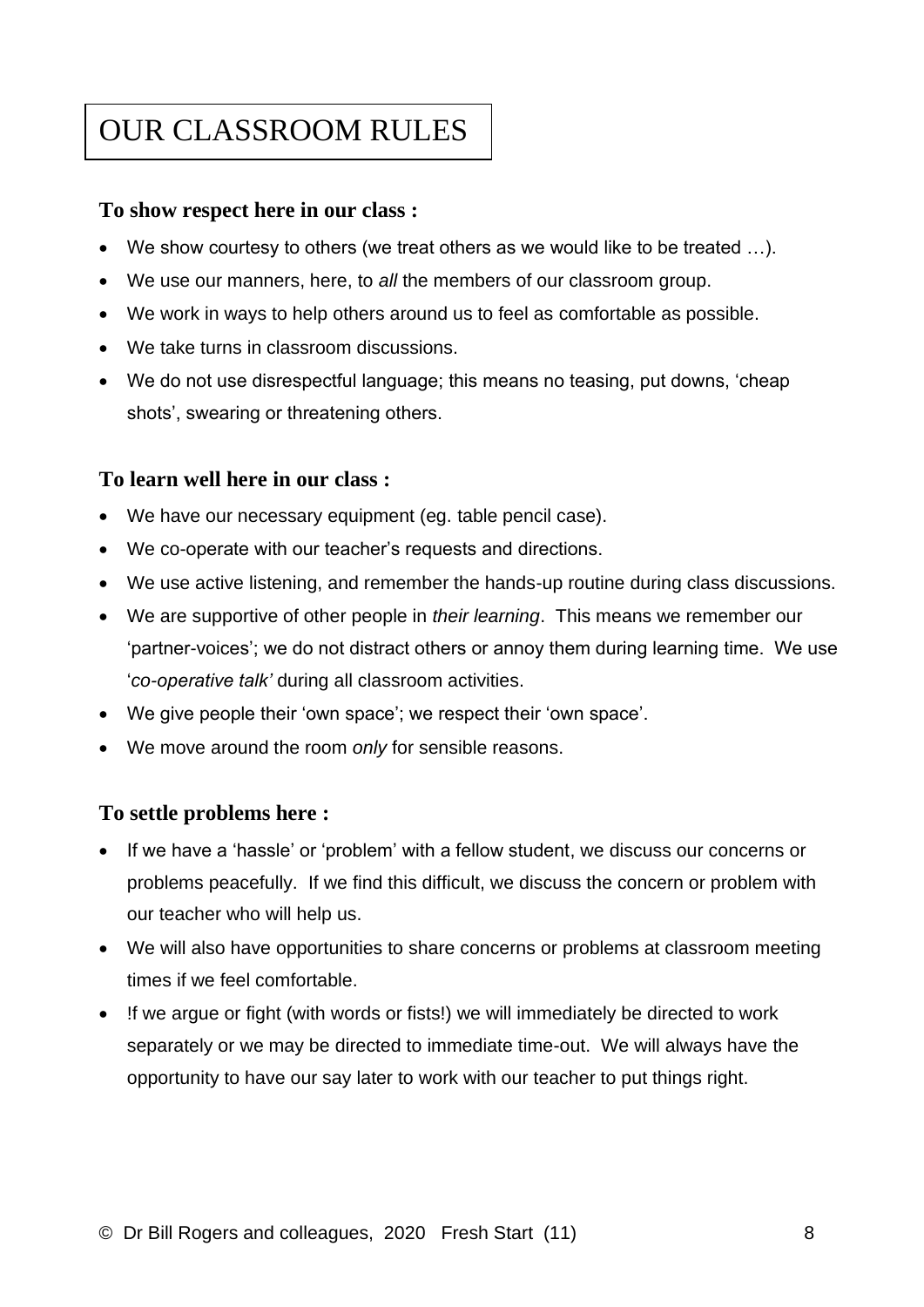#### **To be safe here in our class :**

- We consider others' feelings and needs as well as our own.
- We use *all* our equipment *thoughtfully, appropriately* and *safely.* We look after our own property, class property and the property of others.
- We wear sensible clothing and safe jewellery at school, (tie, or pin, our hair back when appropriate – particularly during class learning time).
- Bullying is totally unacceptable *anywhere* in our school. It will not be tolerated.

### RESPONSIBILITIES AND ROUTINES

To have a *right* to 'something' means we also need to show responsibility to enjoy that right; to enjoy *our* rights. We have discussed our rights *and* our responsibilities as a class group.

If we want to be respected and to have *our* property respected it means *we too*, as an individual, need to be responsible in making sure we respect other students' feelings, and to show respect for their property. Remember basic manners : ask before you borrow; return what you borrow; ('first name', 'please', 'thanks', 'excuse me', consideration of 'personal space' … are all examples of fair manners and basic courtesies). **When we use manners it means we think about others as well as ourselves.**

These are the routines / responsibilities we believe are fair and necessary here :-

- To line up considerately outside our classroom when the music signal comes (from playtime) ...
- To enter our classroom respectfully and go to our table rows to sit quietly until we begin our learning time together.
- To have our necessary materials ready for learning time (table pencil case, 'thinking hats' on ...).
- To use our 'partner-voices' with our classmates during on-task learning time, and remember 'co-operative-talk' (talk that supports shared learning time). Our teacher will remind us when we need to use 'whisper-time' (we do not talk during quiet reading time).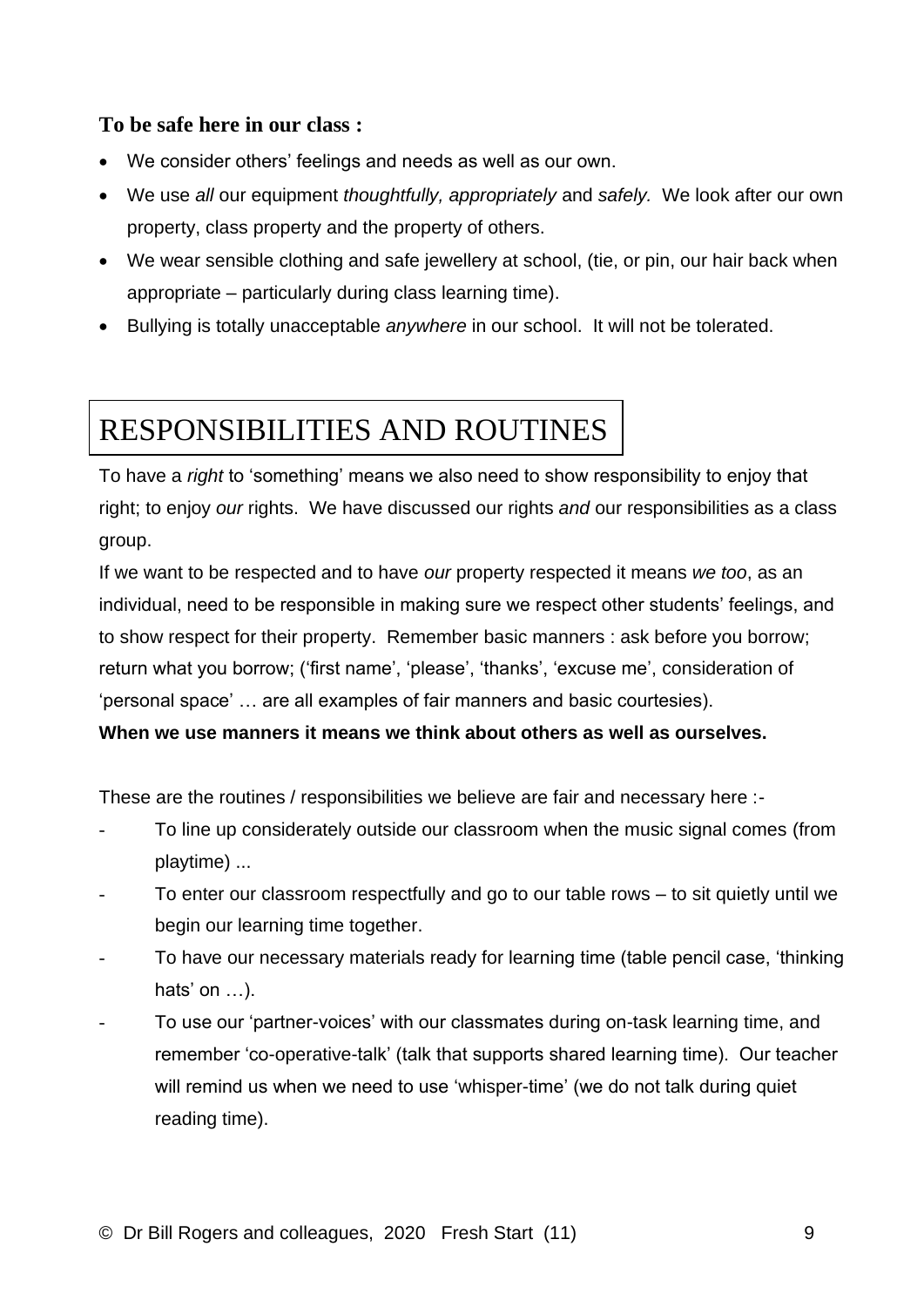- We raise our hand (without calling out) during class discussions. We wait our turn. We give our classmates a fair-go; this means we don't talk over each other during class discussions. We share opinions / we *disagree respectfully* and share why ...
- If we need help during class learning time we put our hand up and the teacher will come and assist us – in turn. We need to remember to :- check the set work first, ask a classmate (quietly) next to us *before* we ask for teacher assistance. Always remember to ask yourself : *What am I actually asked to do now with this learning task or learning activity?*
- When we work in co-operative groups our teacher will organise the groupings and remind us of our special responsibilities during co-operative group times.
- All completed work is placed in the 'to be marked' box on our teacher's table.
- Our teacher will conference with us  $-$  several times during the day  $-$  about our class work, projects or reading times.\*

Our teacher will support us in every possible way with all aspects of our classroom learning and behaviour here.

Our responsibility is also to let our teacher know when, and where, we are having difficulties or concerns. Our responsibility also means that we will seek to do our best to make the effort, to try, even when the work is not easy! If our class work is not up to our standard (of what we know we **can** do) our teacher may ask us to redraft or edit it again.

- We all help to keep our classroom tidy : return all materials to their proper place (including dictionaries, and encyclopaedia), all litter in the bin, straighten and tidy furniture each break time (chairs on tables at the end of the day). We do the cleaner a favour.
- We share computer time by using the class roster.
- At recess breaks, and the end of the day, we leave our classroom quietly (row by row); consider each of the classes near our classroom. Thank you.

#### **Being responsible means everyone here gets a fair go.**

It also means thinking about – and considering – how your behaviour affects others around you.

<sup>\*(</sup>This at primary level.)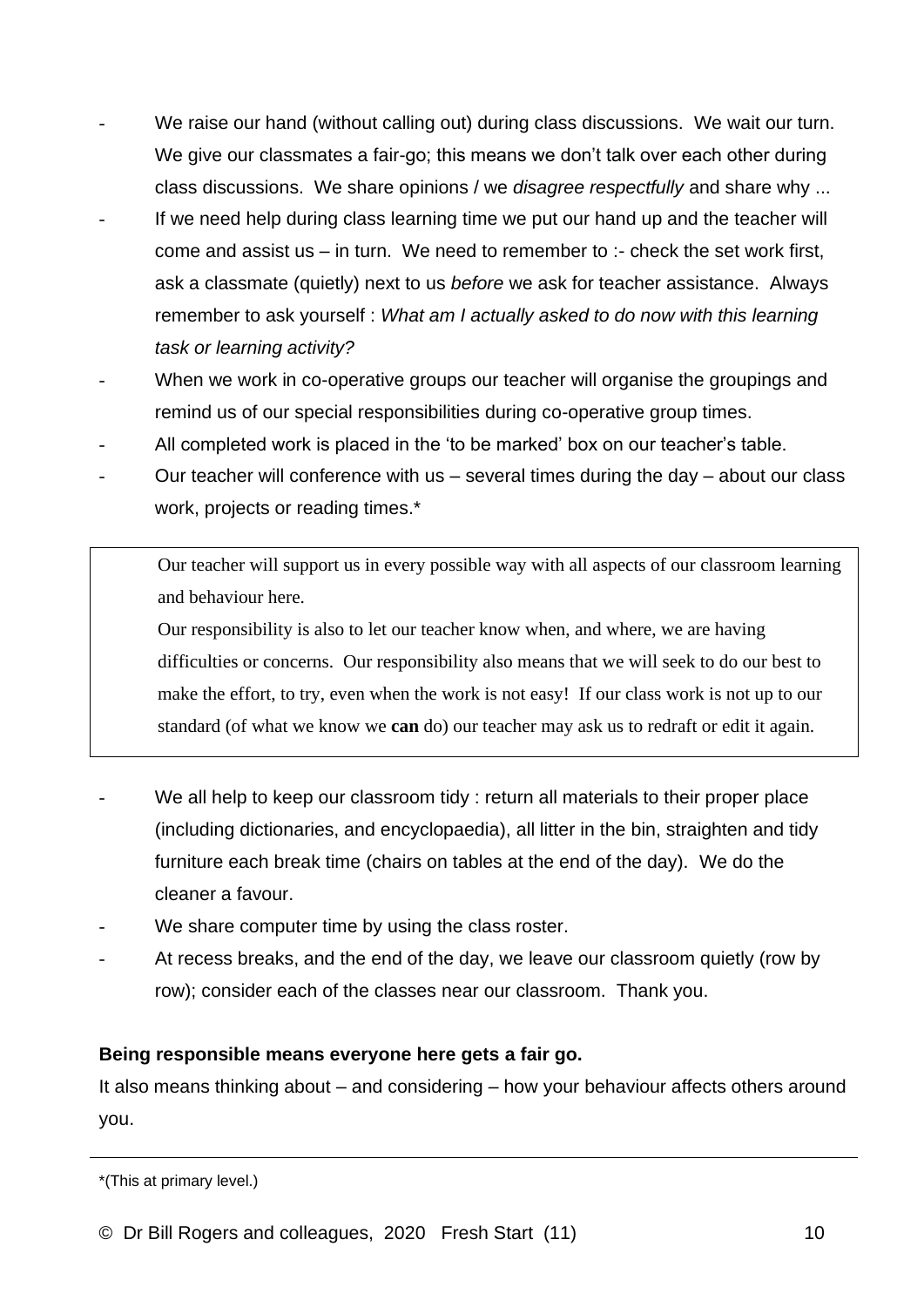# **CONSEQUENCES**

We all make choices about our behaviour; consequences follow our choices.

When our teacher gives a consequence it is because a rule has been ignored or broken – consequences are there to help us take responsibility for our actions and behaviour.

If any student in our class makes it difficult for any student to learn or feel safe here they will :-

- Be reminded of our fair classroom rules.
- They may be asked to work away from others.
- They may be asked to take 'time-out' away from others.
- They may be asked to leave our class to go to supervised 'time-out'.
- They may be directed to 'stay-back' after class time to discuss their behaviour with their teacher. This is our opportunity to explain our behaviour and work with our teacher to put things right or work on ways to improve things or make things better.
- Parents may be contacted to discuss a student's behaviour.

#### Remember *your behaviour is your responsibility.*

You will *always* have the opportunity to explain, and discuss, your behaviour with your teacher.

### SUPPORTING EACH OTHER HERE

A co-operative classroom means a classroom where we all help to support one another. We do have 'bad-days' – all of us.

We do have days when things don't always go right. It will help to let your teacher (and classmates) know when you are having a bad day otherwise they might get confused if they just see you looking upset, grumpy or angry.

If you have any concerns or worries please let your teacher know as soon as possible.

If you are making poor choices, or wrong choices, about your behaviour or learning, your teacher will help you :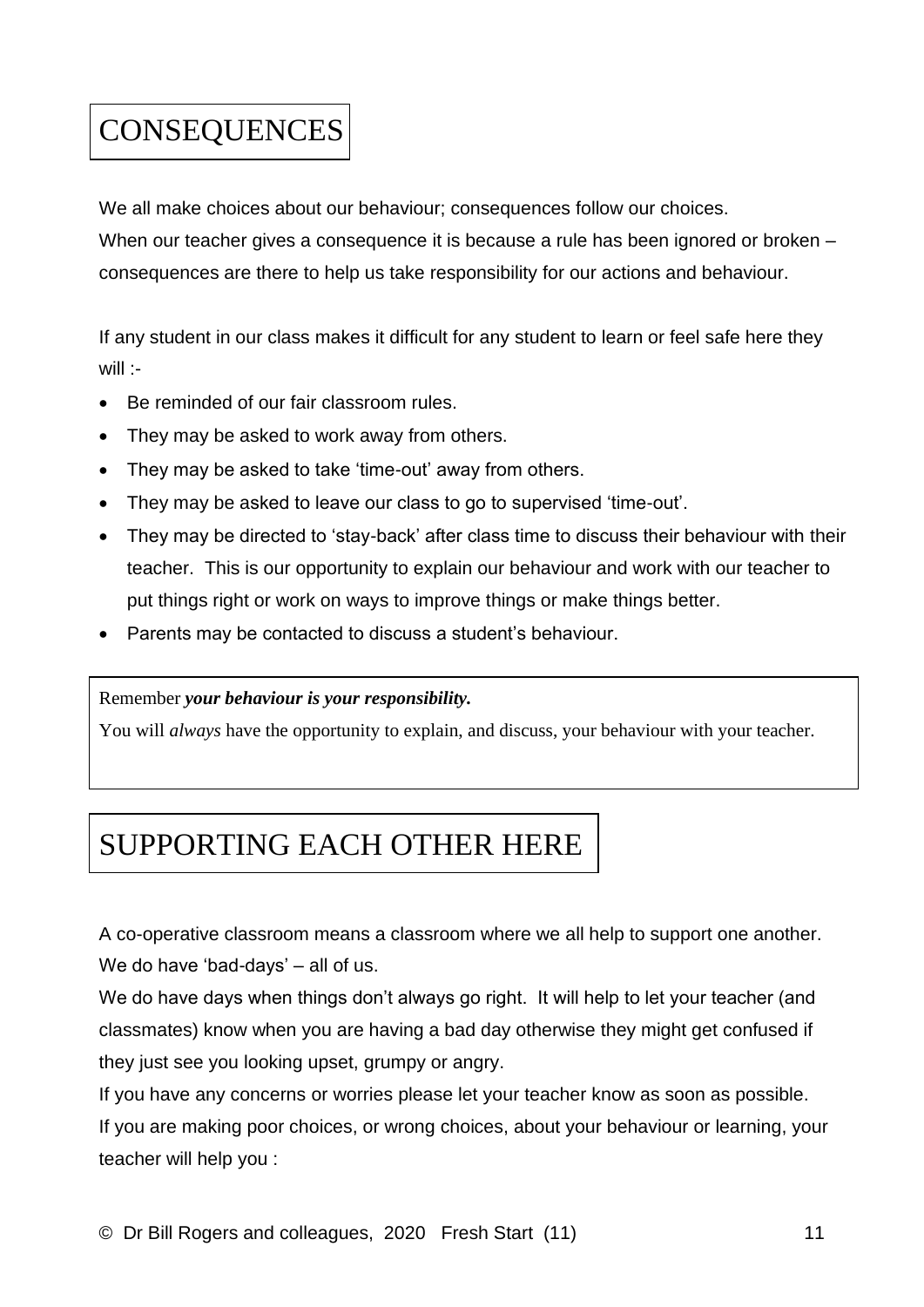- By discussing your behaviour and helping you to put things right or make things better.
- By mediation and restitution if you have a problem involving another student in our class or our school.
- By working with you on a personal behaviour-learning plan if necessary.
- On some occasions we will ask your parents to be involved with us in helping you with your behaviour here at school.

We look forward to a fresh start in our class this term.

We will have further classroom meetings to discuss how we are all going as a classroom group. Our next classroom meeting will be on \_\_\_\_\_\_\_\_\_\_\_\_.

We have discussed and drafted this behaviour plan with our teacher. We agree to use it and support it.

(Children can be invited to sign this 'fresh-start' document.)